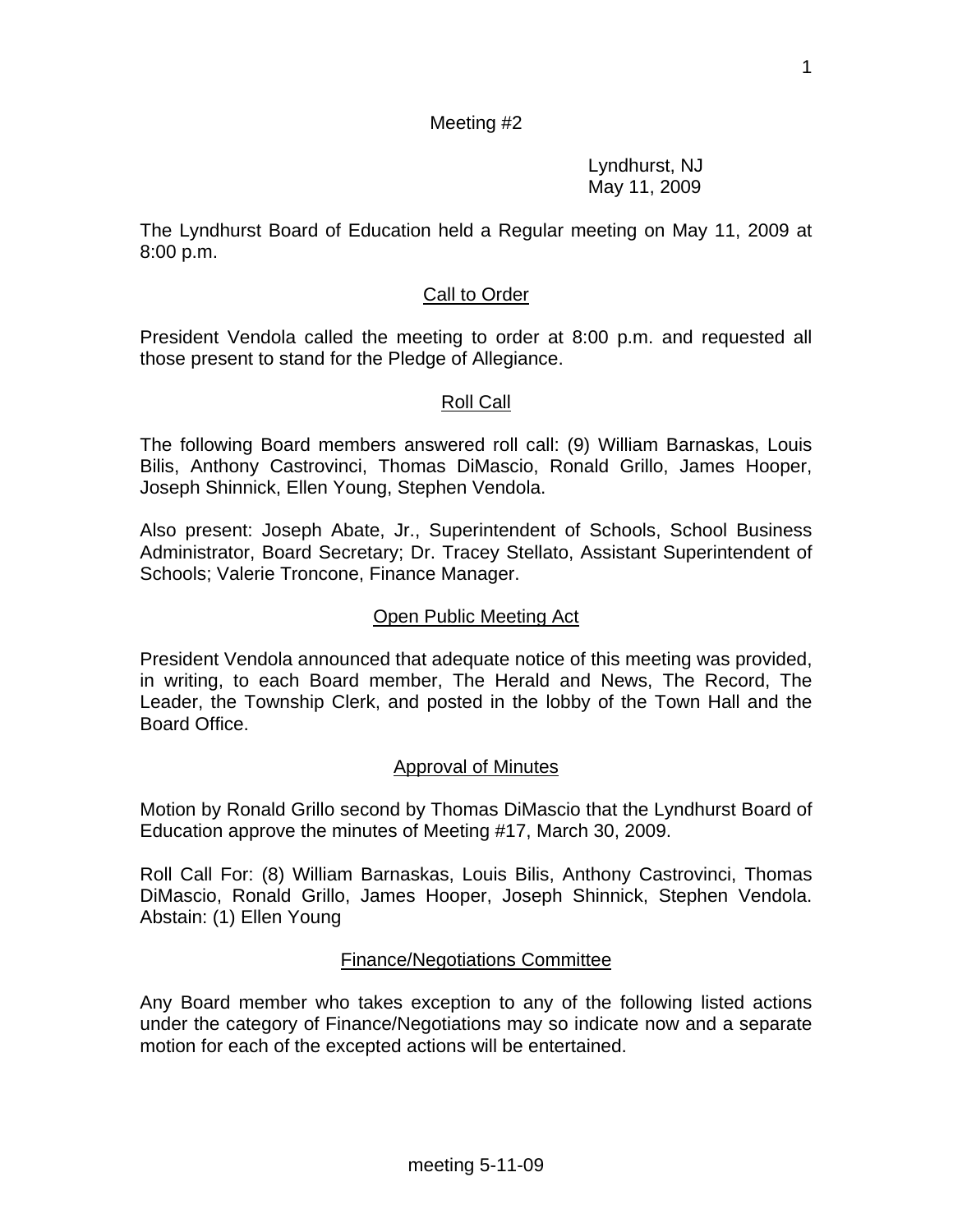Motion made by James Hooper second by Ronald Grillo that the following actions of the Board numbered 1 through 11 exception actions be adopted.

Roll Call For: (9) William Barnaskas, Louis Bilis, Anthony Castrovinci, Thomas DiMascio, Ronald Grillo, James Hooper, Joseph Shinnick, Ellen Young, Stephen Vendola.

- 1. BE IT RESOLVED, by the Lyndhurst Board of Education that it has received and accepts the financial reports of the Secretary and Treasurer of School Monies for the months ended March 31, 2009 and April 30, 2009 and certifies that the reports indicate that no major account or fund is overexpended in violation of NJAC 6A:23-2.11(a) and that sufficient funds are available to meet the district's financial obligations for the remainder of the school year. A copy of the certification shall be included in the minutes.
- 2. BE IT RESOLVED, that the payroll for the months ended March 31, 2009 and April 30, 2009 be and the same is hereby approved and ordered paid:

|         | March          | <u>April</u>   |
|---------|----------------|----------------|
| Payroll | \$1,704,402.17 | \$1,738,108.90 |

3. BE IT RESOLVED, that the attached list of supplies received and services rendered to the Board of Education of the Township of Lyndhurst, County of Bergen, for the month ended May 11, 2009 be and the same are hereby approved and ordered paid:

| Current Expense (Fund 11)<br>Capital Outlay (Fund 12)<br>Special Revenue (Fund 20) | \$807,248.90<br>\$21,755.00<br>\$22,781.46 |
|------------------------------------------------------------------------------------|--------------------------------------------|
| Total                                                                              | \$851,785.36                               |
| Debt Service (Fund 40)                                                             | \$157,104.00                               |
| <b>General Ledger</b>                                                              | \$152,476.41                               |

4. BE IT RESOLVED, that the ACCP/BCCP supplies received and services rendered to the Board of Education of the Township of Lyndhurst, County of Bergen, for the months of March and April 2009, be and the same are hereby approved and ordered paid:

|                       | March                   | <u>April</u> |
|-----------------------|-------------------------|--------------|
| Payroll/Payroll Taxes | \$16,920.23 \$21,645.84 |              |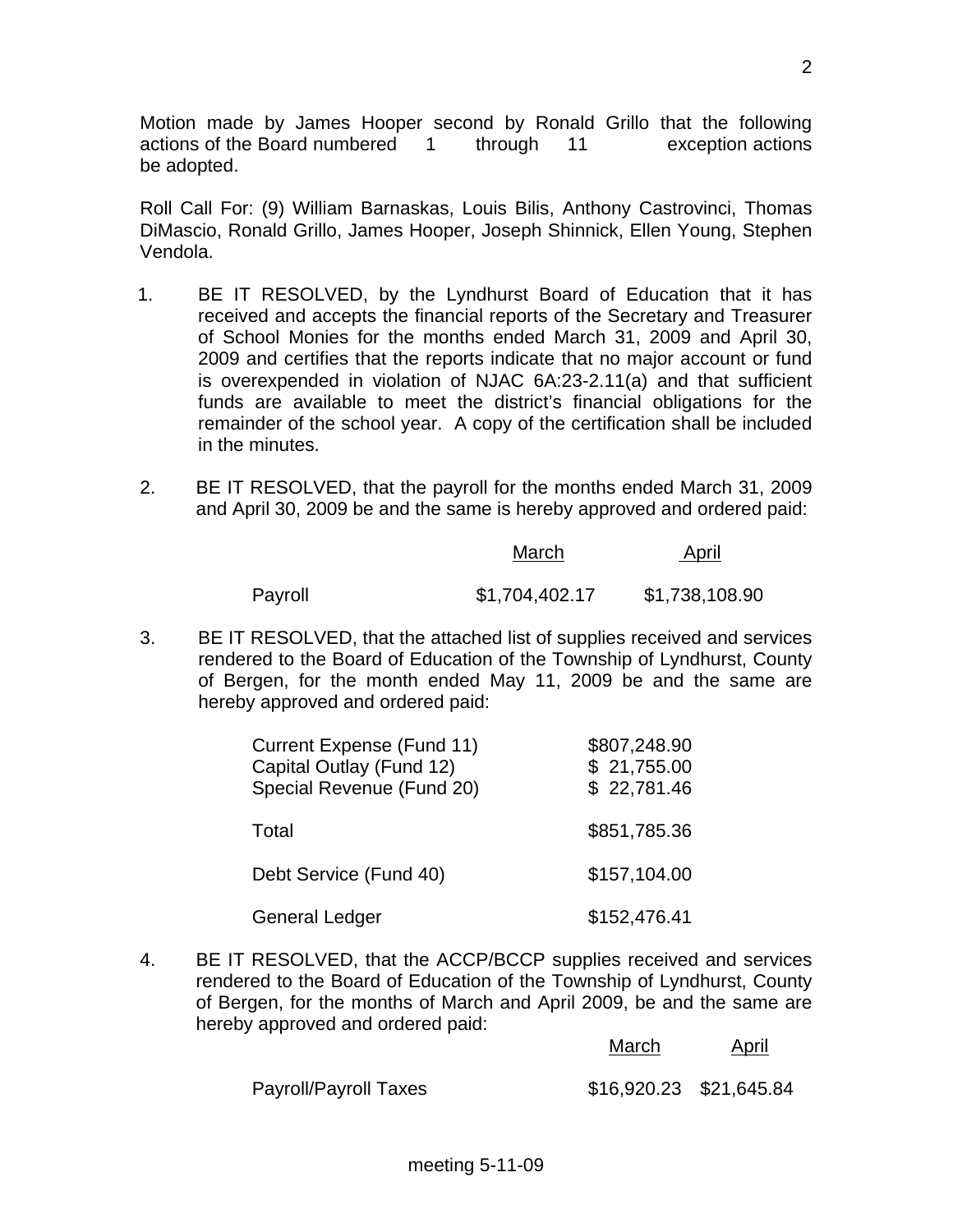| Supplies/Telephone/Misc<br><b>Tuition Refunds</b> | \$ 654.20 \$ 236.00     | $$1,614.33$ $$1,429.34$ |
|---------------------------------------------------|-------------------------|-------------------------|
| Total                                             | \$19,188.76 \$23,311.18 |                         |

5. BE IT RESOLVED, that cafeteria services rendered to the Board of Education of the Township of Lyndhurst, County of Bergen, for the months of March and April 2009, be and the same are hereby approved and ordered paid:

|                       | March       | <u>April</u> |
|-----------------------|-------------|--------------|
| Payroll/Payroll Taxes | \$19,240.42 | \$24,591.77  |
| <b>Services</b>       | \$31,470.89 | \$42,392.55  |
| <b>Miscellaneous</b>  | 162.00      |              |

- 6. BE IT RESOLVED, that the Lyndhurst Board of Education approve the attached transfers for the month of March and April 2009.
- 7. BE IT RESOLVED, that the Lyndhurst Board of Education approve the following project(s) and approves the Preliminary Eligible Cost(s) (PEC), pursuant to the Educational Facilities Construction and Financing Act (EFCFA), P.L. 2000,c72, as amended:

SITE SITE STATE PROJECT NO.

| Lyndhurst High School               | 2860-050-09-1006 |
|-------------------------------------|------------------|
| <b>Columbus Elementary School</b>   | 2860-060-09-1003 |
| Jefferson Elementary School         | 2860-080-09-1001 |
| <b>Lincoln Elementary School</b>    | 2860-090-09-1002 |
| <b>Washington Elementary School</b> | 2860-120-09-1004 |
| <b>Roosevelt Elementary School</b>  | 2860-110-09-1007 |
| <b>Franklin Elementary School</b>   | 2860-070-09-1005 |
|                                     |                  |

NOTE: Various toilet room partitions, improvements and faucets constitute a minor portion of each school project and are subject to voter approval on a separate question on 4-21-09.

- 8. BE IT RESOLVED, that the Lyndhurst Board of Education accept the Alliance for Competitive Energy Services (ACES) Bulk Energy (Electric Bid to South Jersey Energy Company, effective April 2009. This bid is a twenty-four (24) month contract which is expected to save an estimated thirteen (13%) percent.
- 9. BE IT RESOLVED, that the Lyndhurst Board of Education authorize the superintendent/school business administrator to invest school district funds within statutory limitations.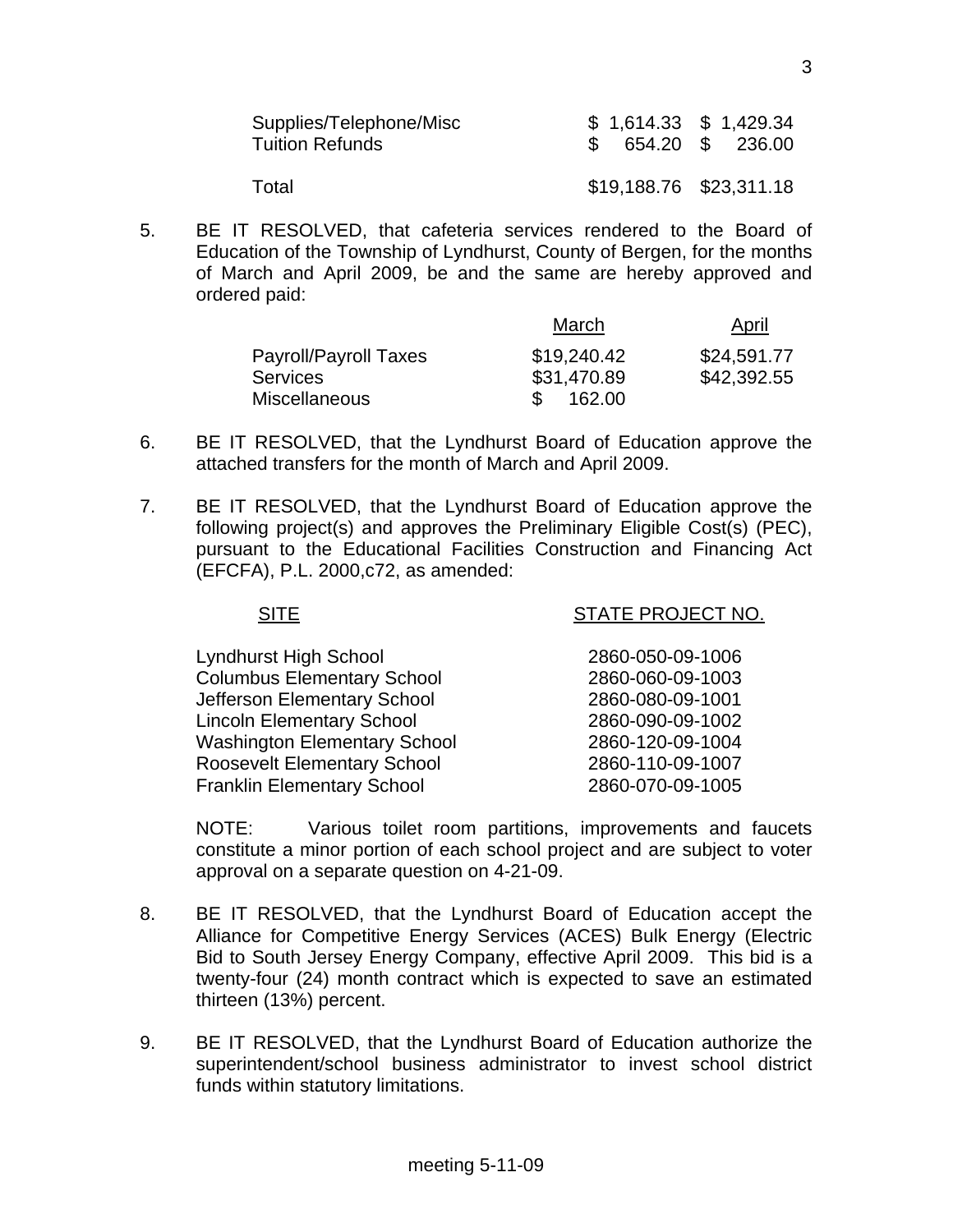BE IT FURTHER RESOLVED, that the Lyndhurst Board of Education approve the district's participation in the Bergen County Banking Consortium (BCBANC) from July 1, 2009 through June 30, 2010 and authorize the school business administrator to serve as a trustee.

BE IT FURTHER RESOLVED, that the Lyndhurst Board of Education designate TD Bank as the bank for deposits and withdrawals for the General Account, Agency Remittance Account, Payroll Account, Athletic Account, Lyndhurst High School Account, Lyndhurst Elementary Account, Lyndhurst Cafeteria Account, Lyndhurst ACCP Account, Summer Payment Plan Account, Fred O. & Theresa Taub Scholarship Fund Account and approve the use of a safe deposit box at TD Bank, from July 1, 2009 through June 30, 2010.

BE IT FURTHER RESOLVED, that the Lyndhurst Board of Education approve the designated signatures on the above accounts.

10. WHEREAS, the Legislature passed and the Governor signed S-15 as Chapter 22, P.L. 2009 that reduces the State Aid for the Lyndhurst School District for the 2008-2009 school by an amount approximating \$86,225.00;

 AND WHEREAS, the Legislature passed and the Governor signed S-21 as Chapter 19, P.L. 2009 that provides school districts with two options concerning their obligation to pay the Public Employees Retirement System, namely payment in full by April 30, 2009, or payment of one-half of the pension obligation by April 30, 2009;

 AND WHEREAS, payment of one-half of the pension obligation requires the district to apply for a deferral schedule which will start in April 2012 and continue for 15 years to repay the deferred portion of the retirement system;

 AND WHEREAS, deferred payments are subject to normal actuarial growth on accrued liabilities of the pension system, which most recently was a rate of 8.25%;

 AND WHEREAS, the School business Administrator has reviewed the cash flow needs of the Lyndhurst School District, the surplus balance position of the district, and the impact of the deferral on future budgets if the district should elect to take the deferral or reject the deferral;

NOW BE IT RESOLVED by the Lyndhurst Board of Education that:

 It hereby accepts the offer of a deferral by the New Jersey Public Employees Retirement System and authorizes the School Business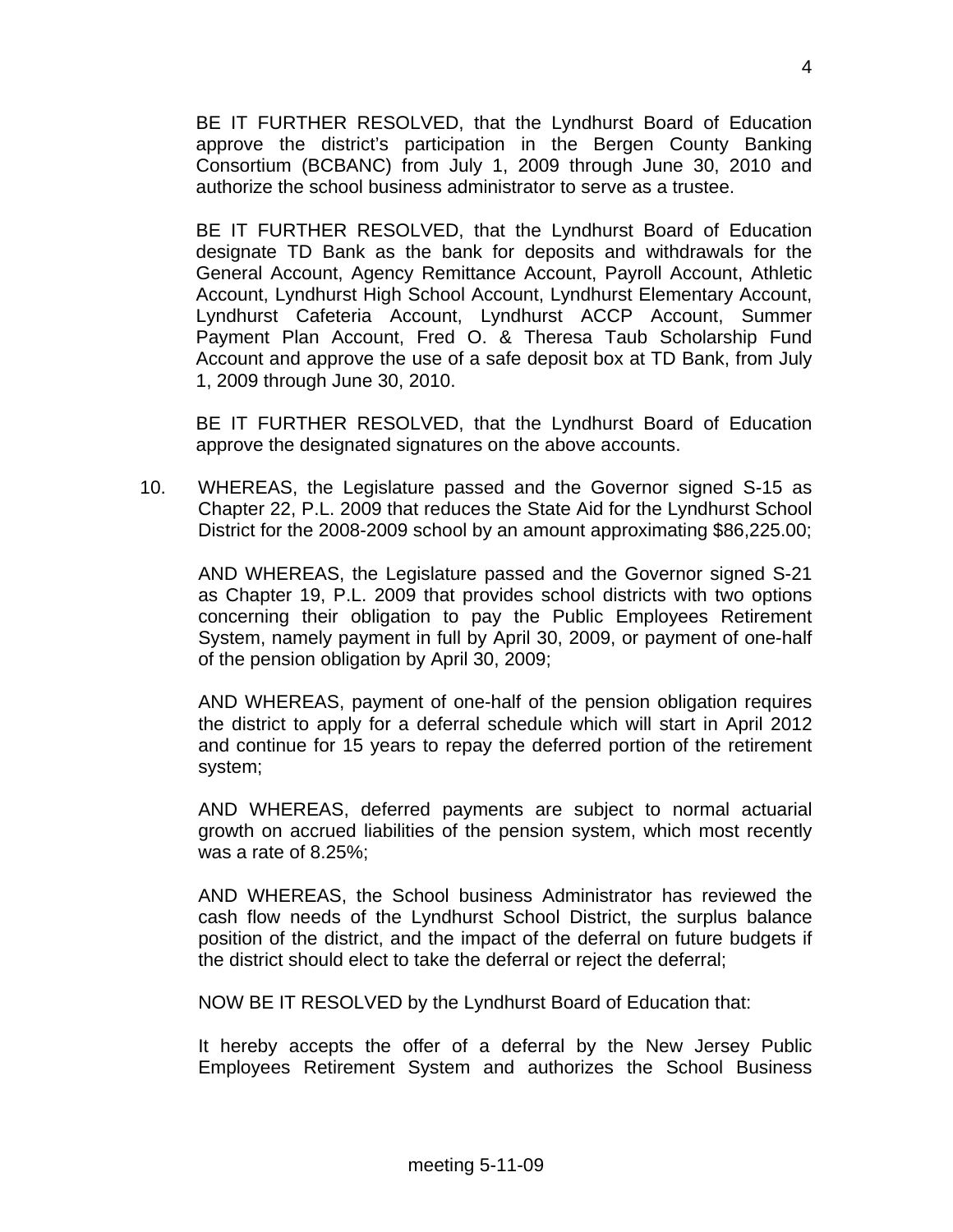Administrator to pay one-half of the 2009 PERS pension obligation before April 30, 2009 and apply for a deferral schedule that begins in April 2012.

11. BE IT RESOLVED, that the Lyndhurst Board of Education contract with South Bergen Jointure Commission for the use of one (1) classroom for the preschool class in the Lyndhurst Recreation Center and four (4) classrooms in Jefferson School for the 2009-2010 school year at \$141,750.00.

# Education and Curriculum Committee

Any Board member who takes exception to any of the following listed actions under the category of Education and Curriculum may so indicate now and a separate motion for each of the excepted actions will be entertained.

Motion made by Ellen Young second by Ronald Grillo that the following Education and Curriculum actions of the Board numbered 1 through 4 exception actions be adopted.

Roll Call For: (9) William Barnaskas, Louis Bilis, Anthony Castrovinci, Thomas DiMascio, Ronald Grillo, James Hooper, Joseph Shinnick, Ellen Young, Stephen Vendola.

1. BE IT RESOLVED, that the Lyndhurst Board of Education approve the following graduation schedule for June 2009.

# June 19, 2009 Lyndhurst High School Graduation 6:30 p.m. Athletic Field

# June 22, 2009 Elementary School Graduation

| <b>Franklin School</b><br><b>Meadowlands Environment Center</b> | 6:30 p.m. |
|-----------------------------------------------------------------|-----------|
| Jefferson School<br>Jefferson School Multi-Purpose Room         | 6:30 p.m. |
| Lincoln School<br>Senior Citizen Center                         | 6:30 p.m. |
| Roosevelt School<br>Lyndhurst High School Auditorium            | 6:30 p.m. |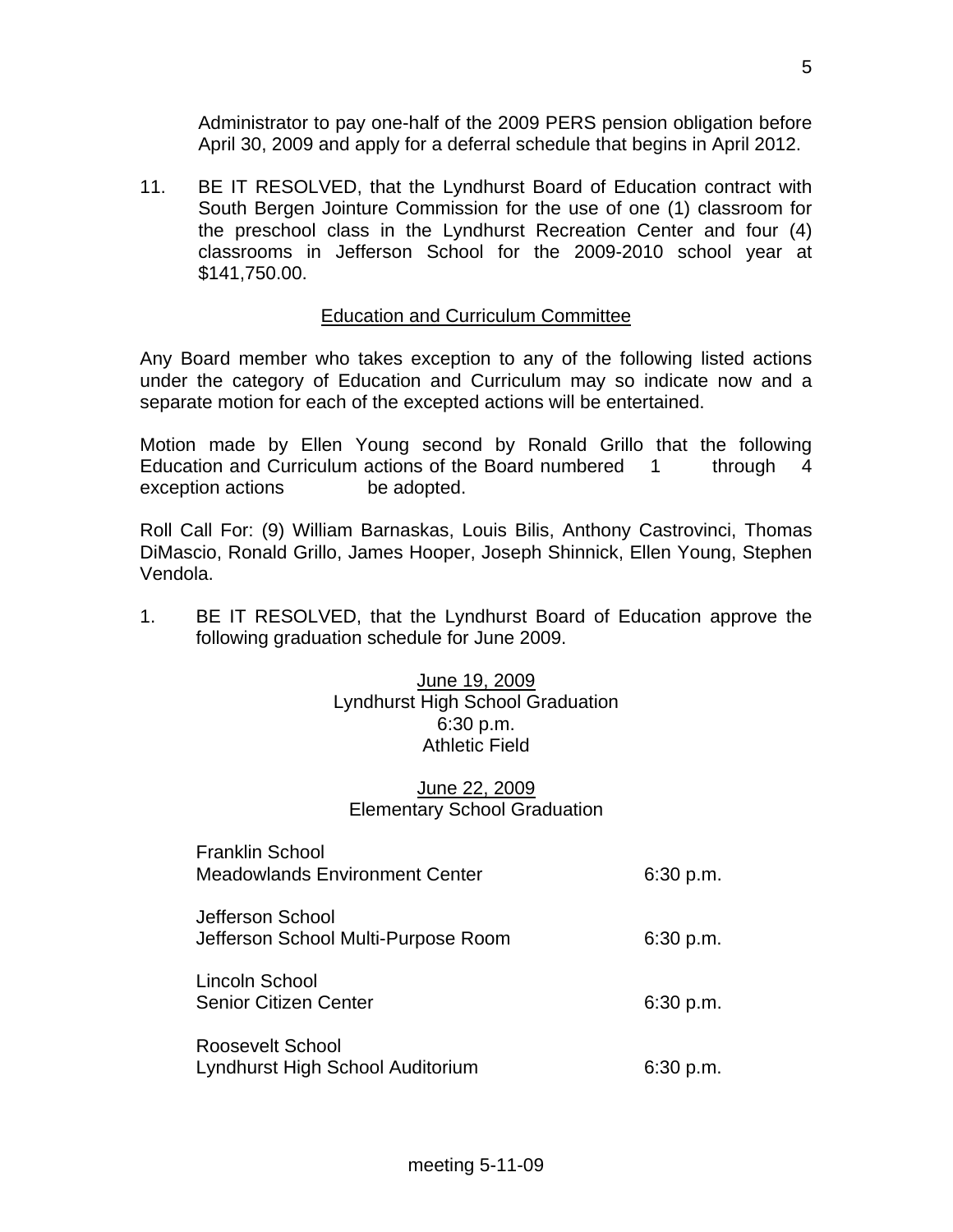Washington School Washington School auditorium 6:30 p.m.

2. BE IT RESOLVED, that the Lyndhurst Board of Education approve the following schedule for the closing of school June 2009.

#### June 18, 2009

Elementary school students dismissed at 1:00 p.m. Elementary school teachers dismissed at 3:20 p.m.

High school students dismissed at 1:00 p.m. High school teachers dismissed at 3:09 p.m.

June 19, 2009

High school graduation at 6:30 p.m.

Elementary school students dismissed at 1:00 p.m. Elementary school teachers dismissed at 3:20 p.m.

High school students dismissed at 1:00 p.m. High school teachers dismissed at 1:00 p.m./assigned graduation duties

June 22, 2009

Elementary Graduation at 6:30 p.m.

Elementary school students dismissed at 1:00 p.m. Elementary teachers dismissed at 3:20 p.m. or 1:00 p.m. if assigned graduation duties

High school students dismissed at 1:00 p.m. High school teachers dismissed at 3:09 p.m.

- 3. BE IT RESOLVED, that the Lyndhurst Board of Education approve a Uniform State Memorandum of Agreement between the Lyndhurst Board of Education and the Lyndhurst Police Department. A copy is on file in the Board Office for the 2008-2009 school year.
- 4. BE IT RESOLVED, that the Lyndhurst Board of Education adopt curriculum as outlined in the Program of Studies 2009-2010 for the Lyndhurst High School. Copy of Program of Studies 2009-2010 is on file in the Superintendent's Office and Lyndhurst High School as required by monitoring regulation.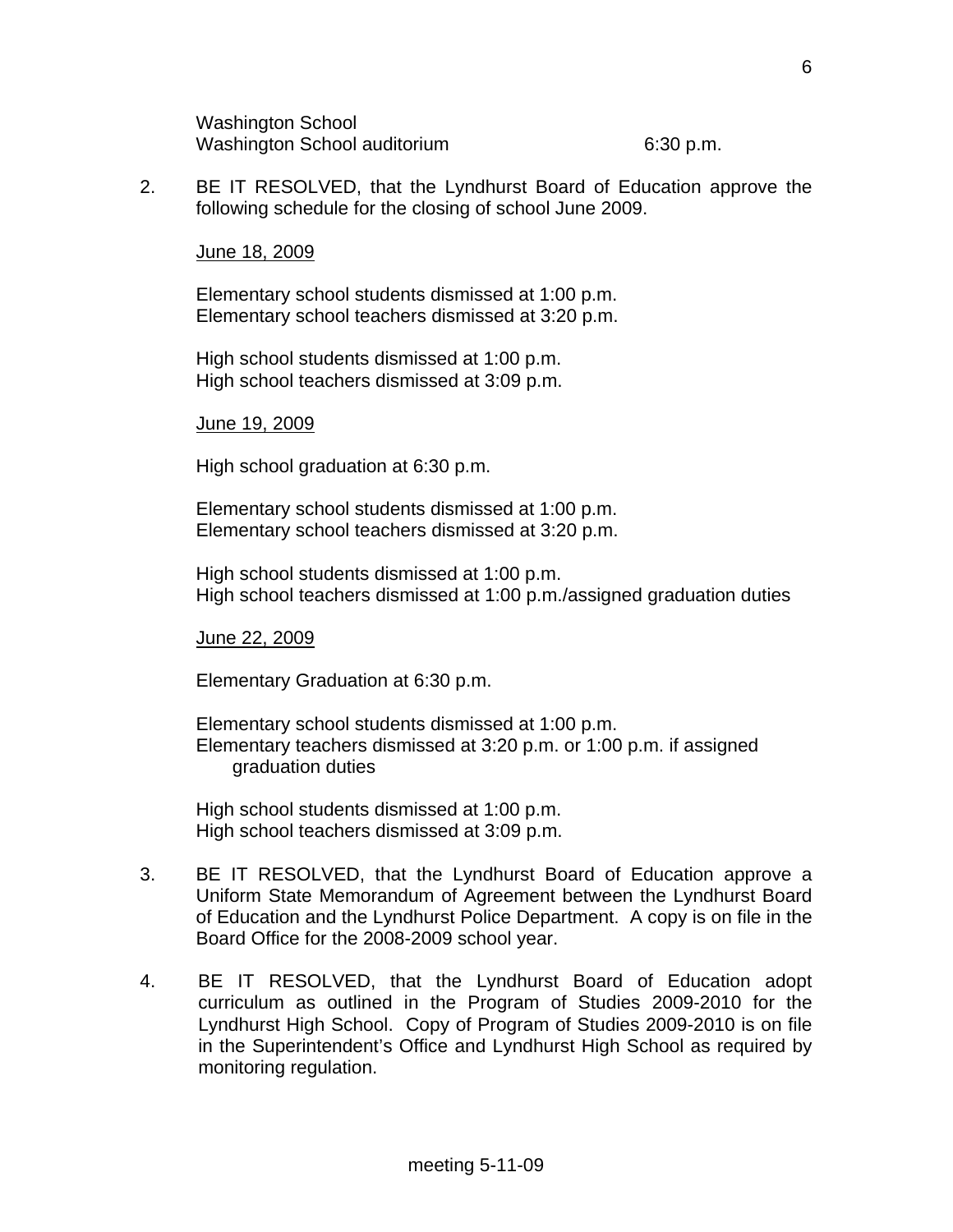## Rules & Regulations Committee

Any Board member who takes exception to any of the following listed actions under the category of Rules & Regulations may so indicate now and a separate motion for each of the excepted actions will be entertained.

Motion made by Thomas DiMascio second by Ronald Grillo that the following Rules and Regulations actions of the Board numbered 1 through 5 exception actions be adopted.

Roll Call For: (9) William Barnaskas, Louis Bilis, Anthony Castrovinci, Thomas DiMascio, Ronald Grillo, James Hooper, Joseph Shinnick, Ellen Young, Stephen Vendola.

- 1. BE IT RESOLVED, that the Lyndhurst Board of Education approve the Seniority List of all certified staff members of the Lyndhurst Public School District 2009-2010 school year. A copy is in the confidential file in the Superintendent's Office.
- 2. BE IT RESOLVED, that the Lyndhurst Board of Education accept a donation of a basketball hoop for use at Lincoln School from Steve Picciano, Lyndhurst HS Guidance Counselor.
- 3. BE IT RESOLVED, that the Lyndhurst Board of Education waive Bylaw #9311 to facilitate first and final reading only for Policy #6171.4a, Special Education.
- 4. BE IT RESOLVED, that the Lyndhurst Board of Education approve the attached revised Policy #6171, Special Education.
- 5. BE IT RESOLVED, that the Lyndhurst Board of Education approve the following use of school facilities:

| Organization           | Place                                       | Time, Date, Purpose                                           |
|------------------------|---------------------------------------------|---------------------------------------------------------------|
| Lyndhurst Fire Dept.   | Jefferson Gym<br>& Outside                  | 7:30 am-9:00 pm<br>4/14/09<br>Training                        |
| Lyndhurst Police Dept. | Lyndhurst HS<br>Auditorium &<br>Gym         | $8:00$ am-4:00 pm<br>6/26,29/09; 7/2/09<br>Jr. Police Academy |
| Lyndhurst Parks Dept.  | <b>Field House</b><br><b>Practice Field</b> | 8:00 pm-10:00 pm<br>May, June, July<br>Training               |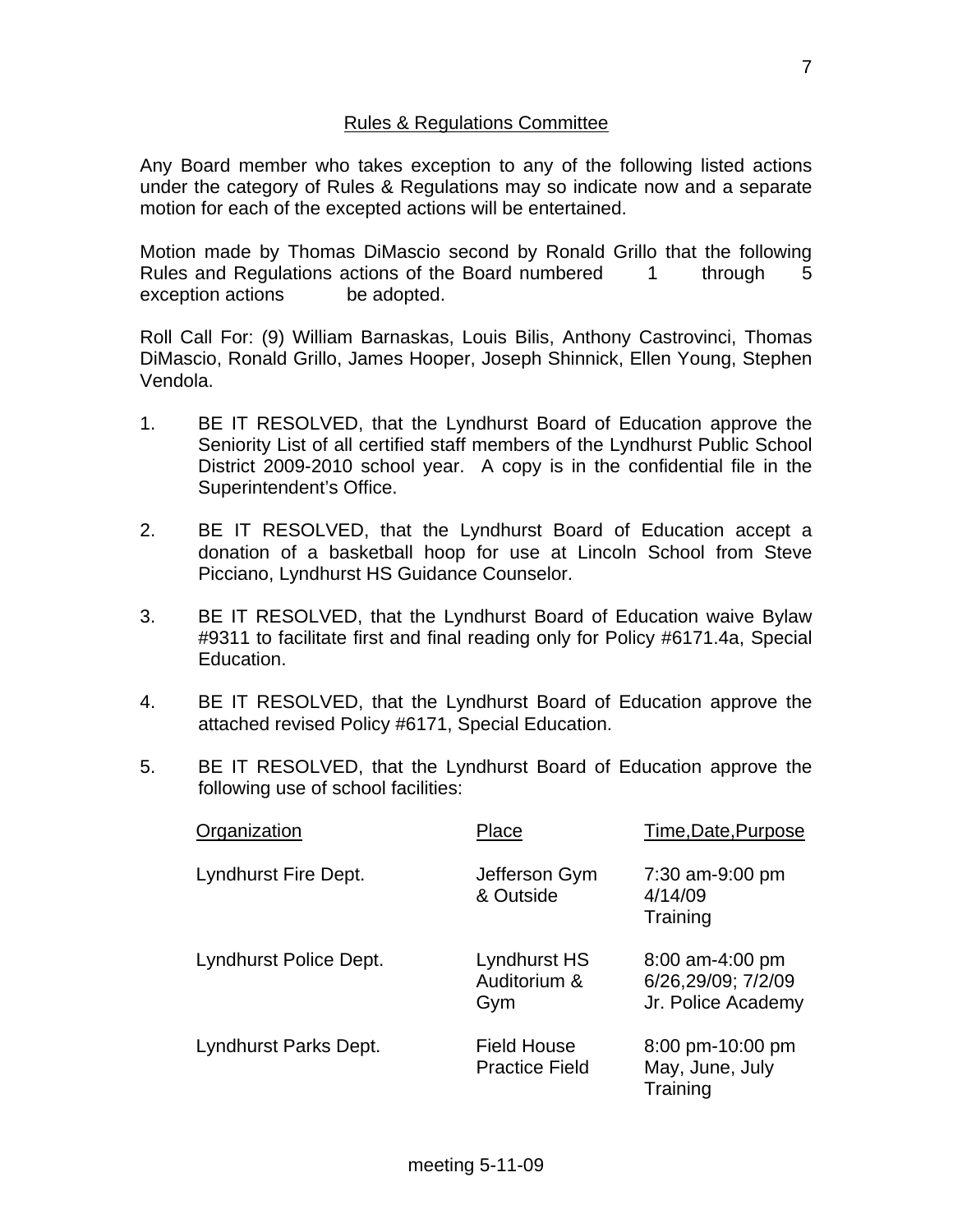| Roosevelt School PTA                                | Roosevelt Gym                                 | 8:30 pm-3:30 pm<br>5/7,8/09<br><b>Plant Sale</b>                      |
|-----------------------------------------------------|-----------------------------------------------|-----------------------------------------------------------------------|
| Lyndhurst HS Class of '69                           | Lyndhurst HS<br><b>Room 110</b>               | 7:00 pm-9:00 pm<br>4/30/09<br>Reunion Com. Mtg.                       |
| <b>Lyndhurst Recreation</b>                         | Matera Field                                  | 5:30 pm-7:00 pm<br>7/20 to 7/23/09;<br>7/27 to 7/30/09<br>Soccer Camp |
| <b>Lyndhurst Softball</b>                           | Jefferson School<br>Field & Bathroom          | 6:00 pm-8:00 pm<br>4/22,29/09; 5/6,<br>13,20/09<br>Softball           |
| The Leader/S. Bergenite                             | Lyndhurst HS<br>Auditorium                    | 6:30 pm-10:30 pm<br>4/29/09<br><b>LBOC Candidate</b><br>Forum         |
| Roosevelt School<br>8 <sup>th</sup> Grade Committee | Roosevelt<br>Playground &<br><b>Bathrooms</b> | 10:00 am-2:00 pm<br>5/2/09<br>Car Wash                                |

### Student Activities & Recognition Committee

Any Board member who takes exception to any of the following listed actions under the category of Student Activities & Recognition may so indicate now and a separate motion for each of the excepted actions will be entertained.

Motion made by Joseph Shinnick second by Ronald Grillo that the following Student Activities & Recognition actions of the Board numbered 1 through 6 exception actions be adopted.

Roll Call For: (9) William Barnaskas, Louis Bilis, Anthony Castrovinci, Thomas DiMascio, Ronald Grillo, James Hooper, Joseph Shinnick, Ellen Young, Stephen Vendola.

- 1. BE IT RESOLVED, that the Lyndhurst Board of Education approve home instruction for five (5) students, subject to state approval.
- 2. BE IT RESOLVED, that the Lyndhurst Board of Education grant permission for one classified student to attend the Washington Academy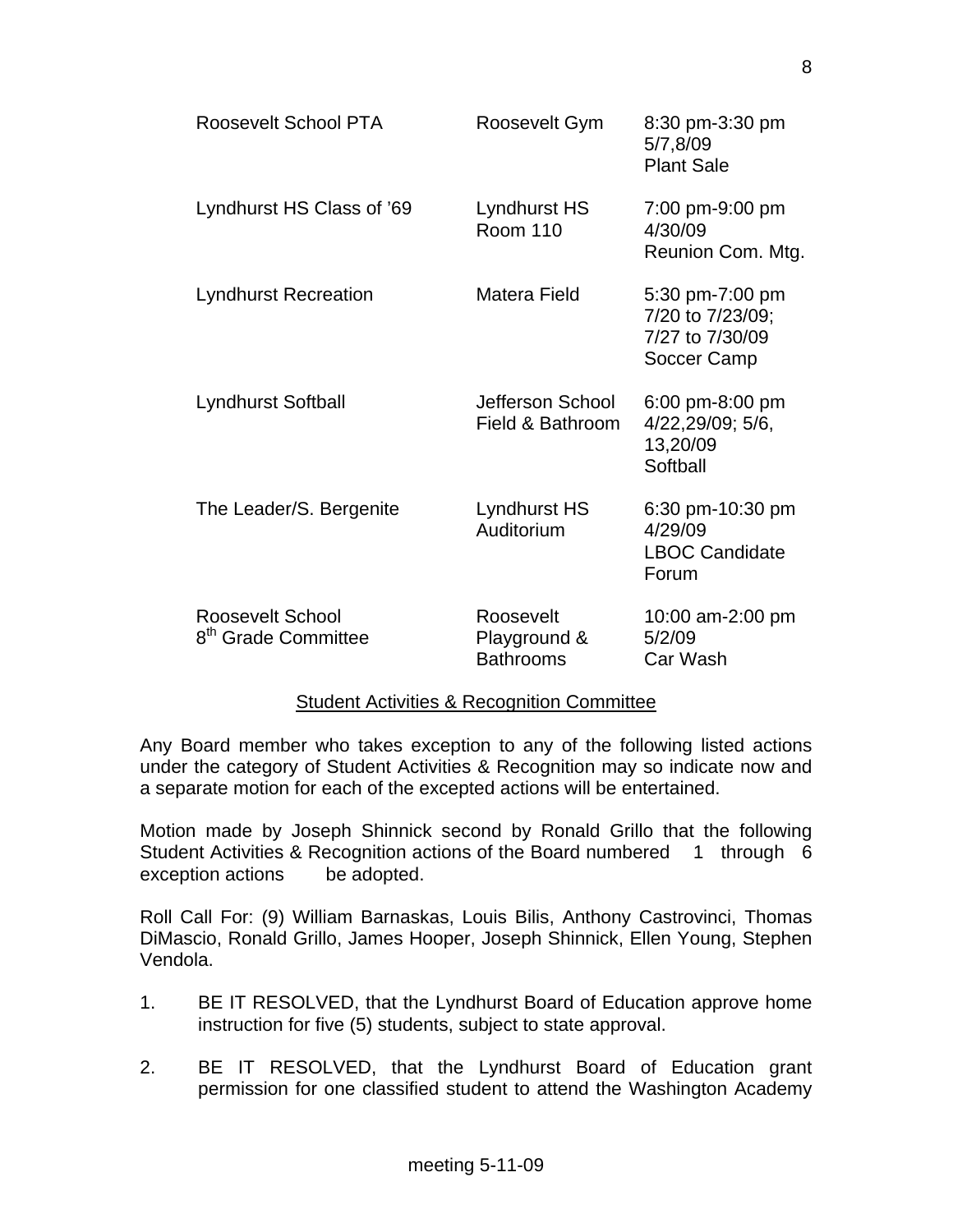in Cedar Grove, effective May 11, 2009, at a tuition of \$36,617.40, prorated. Transportation arranged through Region 7.

- 3. BE IT RESOLVED, that the Lyndhurst Board of Education grant permission for one classified student to attend the Daytop Treatment Center in Mendam, effective May 4, 2009, at a tuition rate of \$208.77 per day for approximately 30 days (\$6,263.10).
- 4. BE IT RESOLVED, that the Lyndhurst Board of Education grant permission for one (1) student, Derrike Valdez, to attend Bergen County Technical High School, Paramus Campus, shared-time, effective September 2009.
- 5. BE IT RESOLVED, that the Lyndhurst Board of Education, as provided for in Chapter 172 Laws of 1979, does hereby authorize membership of the Lyndhurst High School in the New Jersey State Interscholastic Athletic Association for the 2009-2010 school year to participate in the approved interschool athletic program sponsored by the NJSIAA and,

 BE IT FURTHER RESOLVED, that the Lyndhurst Board of Education agrees to be governed by the Constitution By Laws and Rules and Regulations of the NJSIAA for the 2009-2010 school year.

6. BE IT RESOLVED, that the Lyndhurst Board of Education grant permission to continue with the co-op program between Lyndhurst High School and North Arlington High School wrestling for the 2009-2010 school year.

# Personnel Committee

Any Board member who takes exception to any of the following listed actions under the category of Personnel may so indicate now and a separate motion for each of the excepted actions will be entertained.

Motion made by Anthony Castrovinci second by Ronald Grillo that the following Personnel actions of the Board numbered 1 through 21 exception actions be adopted.

Roll Call For: (9) William Barnaskas, Louis Bilis, Anthony Castrovinci, Thomas DiMascio, Ronald Grillo, James Hooper, Joseph Shinnick, Ellen Young, Stephen Vendola.

1. BE IT RESOLVED, at the recommendation of Joseph Abate, Jr., Superintendent of Schools, School Business Administrator, Board Secretary, that the Lyndhurst Board of Education accept the retirement of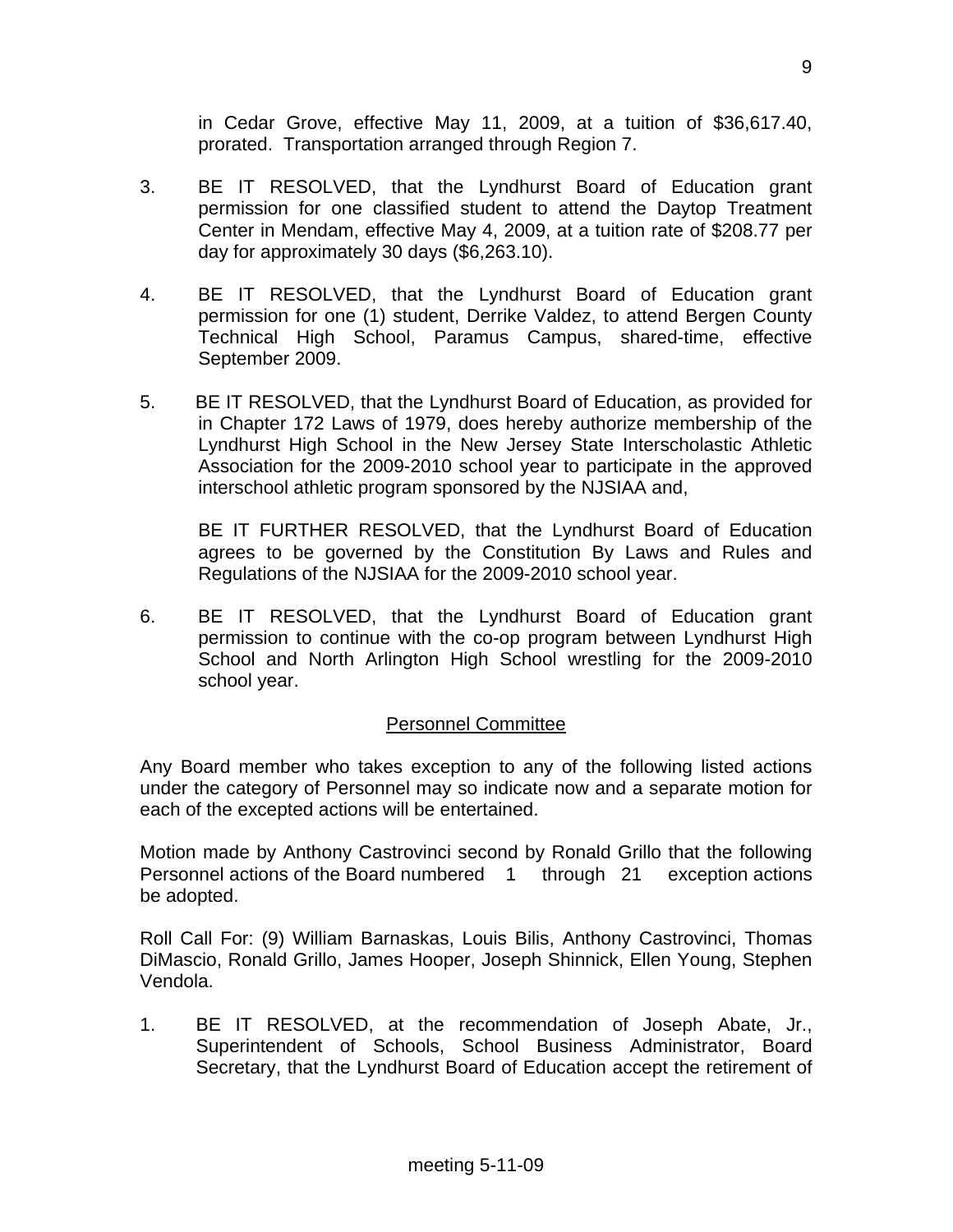Jane Aulenbach, Elementary Music Teacher, effective July 1, 2009, with regret.

- 2. BE IT RESOLVED, at the recommendation of Joseph Abate, Jr., Superintendent of Schools, School Business Administrator, Board Secretary, that the Lyndhurst Board of Education accept the retirement of Betty Jane Christensen, Roosevelt School Teacher, effective July 1, 2009, with regret.
- 3. BE IT RESOLVED, at the recommendation of Joseph Abate, Jr., Superintendent of Schools, School Business Administrator, Board Secretary, that the Lyndhurst Board of Education accept the retirement of Anne DeJulia, Learning Disabilities Teacher-Consultant, effective July 1, 2009, with regret.
- 4. BE IT RESOLVED, at the recommendation of Joseph Abate, Jr., Superintendent of Schools, School Business Administrator, Board Secretary, that the Lyndhurst Board of Education accept the retirement of Joan Esposito, Elementary Art Teacher, effective July 1, 2009, with regret.
- 5. BE IT RESOLVED, at the recommendation of Joseph Abate, Jr., Superintendent of Schools, School Business Administrator, Board Secretary, that the Lyndhurst Board of Education accept the retirement of Dennis S. Sluka, Washington School Principal, effective June 30, 2009, with regret.
- 6. BE IT RESOLVED, at the recommendation of Joseph Abate, Jr., Superintendent of Schools, School Business Administrator, Board Secretary, that the Lyndhurst Board of Education grant Angela Iannitelli, School Social Worker, a Maternity Leave of Absence under the Family Leave Act, with the use of accumulated sick days. Sick days from September 1, 2009 through September 30, 2009. Family Leave from October 1, 2009 with a return to work date of January 4, 2010.
- 7. BE IT RESOLVED, at the recommendation of Joseph Abate, Jr., Superintendent of Schools, School Business Administrator, Board Secretary, that the Lyndhurst Board of Education grant Jennifer Dragone an extension to her Maternity Leave of Absence. Return to work date September 1, 2010. (Board Meeting 8/18/08 granted to September 1, 2009.)
- 8. BE IT RESOLVED, at the recommendation of Joseph Abate, Jr., Superintendent of Schools, School Business Administrator, Board Secretary, that the Lyndhurst Board of Education hire Sean Frew as a High School Science Teacher for the 2009-2010 school year, effective date September 1, 2009, at a salary of \$51,835.00 (MA step 2), subject to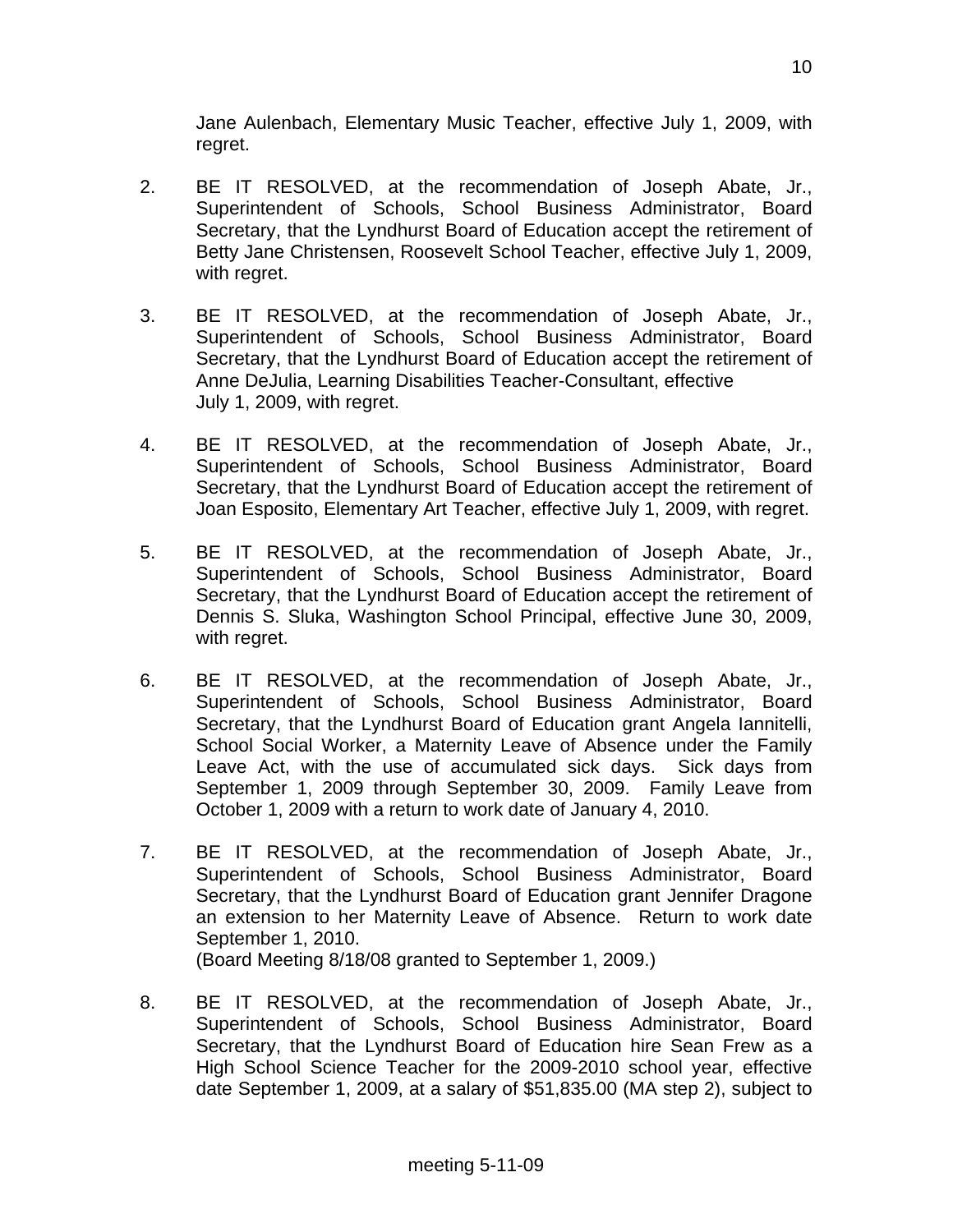negotiations. Employment will be provisional, subject to authorization approval for emergent hiring pending completion of criminal history background check, and subject to submission of all required application documents. This is a replacement position.

9. BE IT RESOLVED, at the recommendation of Joseph Abate, Jr., Superintendent of Schools, School Business Administrator, Board Secretary, that the Lyndhurst Board of Education grant tenure to the following employees.

Dr. Tracey Stellato, Assistant Superintendent, effective July 2, 2009 Tom Thomas, Certified Athletic Trainer, effective January 1, 2009.

- 10. BE IT RESOLVED, that the Lyndhurst Board of Education appoint Joseph Abate, Jr., as a representative to the South Bergen Jointure Commission for the 2009-10 school year.
- 11. BE IT RESOLVED, that the Lyndhurst Board of Education appoint Joseph Abate, Jr., or his designee, as Custodian of All Records for the 2009-10 school year.
- 12. BE IT RESOLVED, at the recommendation of Joseph Abate, Jr., Superintendent of Schools, School Business Administrator, Board Secretary, that the Lyndhurst Board of Education accept the volunteer services of Dr. Robert Haley, Chiropractor, for the 2009-10 school year.
- 13. BE IT RESOLVED, at the recommendation of Joseph Abate, Jr., Superintendent of Schools, School Business Administrator, Board Secretary, that the Lyndhurst Board of Education approve the following for the 2009-10 Fall Sports Season, subject to negotiations. Employment will be provisional, subject to authorization approval for emergent hiring pending completion of criminal history background check, and subject to submission of all required application documents.

| Diane Jankowski    | Asst. Fall Cheering Coach | \$2,829.00 |
|--------------------|---------------------------|------------|
| Dan Goodman        | Asst. Football Coach      | \$5,568.00 |
| Richard Tuero, Jr. | Asst. Football Coach      | \$5,568.00 |
| John Fiore, Jr.    | Asst. Football Coach      | \$5,568.00 |
| Eric Magrini       | Asst. Football Coach      | \$5,568.00 |

14. BE IT RESOLVED, at the recommendation of Joseph Abate, Jr., Superintendent of Schools, School Business Administrator, Board Secretary, that the Lyndhurst Board of Education approve the following for the School Musical for the 2008-09 school year.

Andrew Monath Musical Director \$3,772.00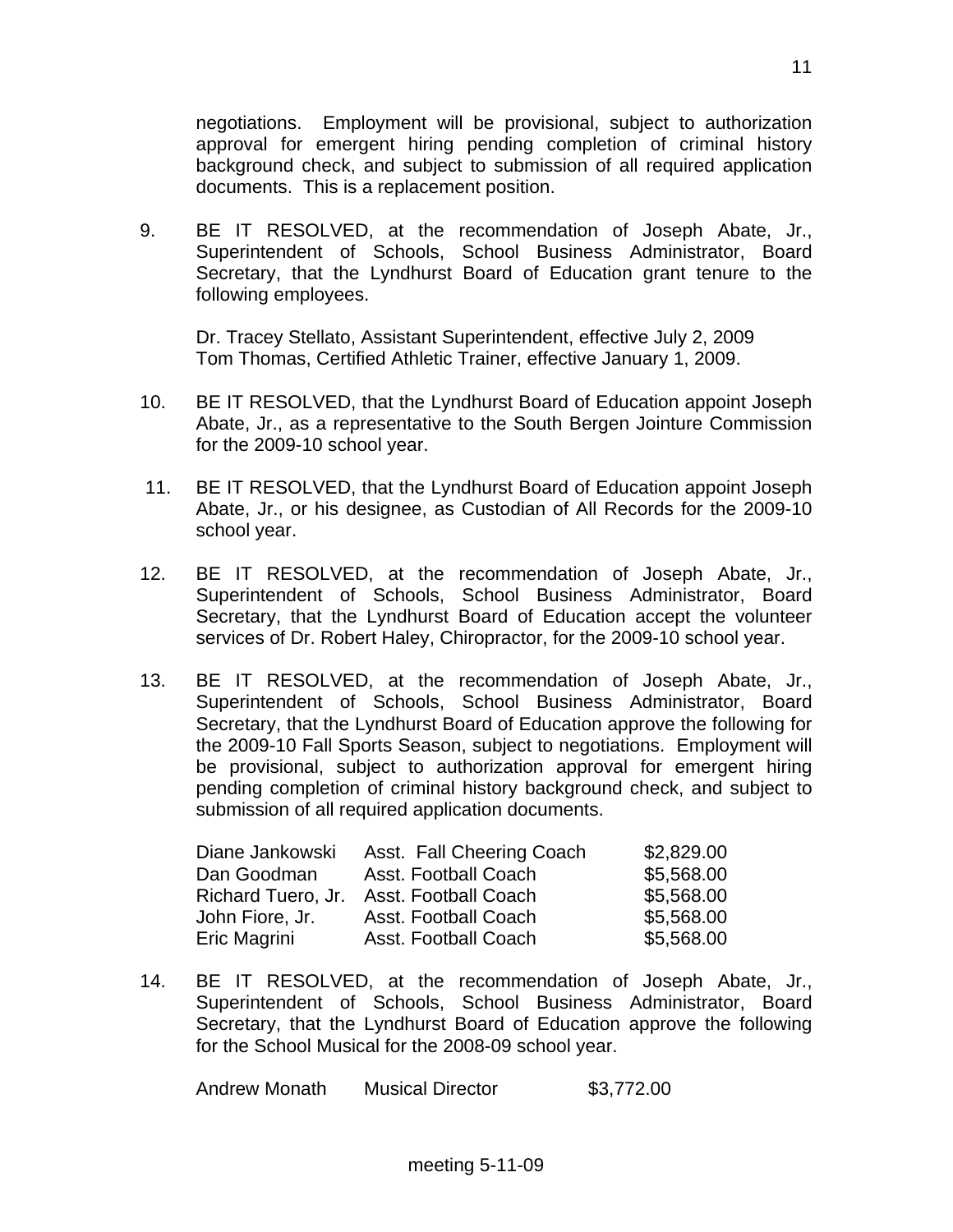# Kurt Kiefer Scenery Coordinator \$2,514.00

- 15. BE IT RESOLVED, at the recommendation of Joseph Abate, Jr., Superintendent of Schools, School Business Administrator, Board Secretary, that the Lyndhurst Board of Education rehire Audrey Gordon Mezei as a part-time School Psychologist, effective September 2009, for the 2009-10 school year. Mrs. Mezei will do psychological evaluations on a per case basis, write a comprehensive report and attend the student's eligibility or ineligibility for a fee of \$340.00 per student. She will also be called upon to test a student on an as needed basis.
- 16. BE IT RESOLVED, at the recommendation of Joseph Abate, Jr., Superintendent of Schools, School Business Administrator, Board Secretary, that the Lyndhurst Board of Education rehire Melissa DeJulia as a part-time 1:1 aide for one classified student at ECLC in HoHoKus. She will be needed as an aide for this student at the extended summer program in July, as well as for the 2009-10 school year.
- 17. BE IT RESOLVED, at the recommendation of Joseph Abate, Jr., Superintendent of Schools, School Business Administrator, Board Secretary, that the Lyndhurst Board of Education appoint the following for the 2008-09 school year. Employment will be provisional, subject to authorization approval for emergent hiring pending completion of criminal history background check, and subject to submission of all required application documents.

| <b>Barbara Cilento</b> | sub classroom aide          |
|------------------------|-----------------------------|
| Alyssa Suarez          | sub lunch aide @ Washington |
| Josephine Siletti      | sub ACCP                    |

18. BE IT RESOLVED, that the Lyndhurst Board of Education, a body politic of the State of New Jersey, does hereby acknowledge and agree to indemnify the individual members of the Lyndhurst Board of Education: William Barnaskas, Louis Bilis, Thomas DiMascio, Anthony Castrovinci, Ronald Grillo, James Hooper, Joseph Shinnick, Stephen Vendola, Ellen Young, and Joseph Abate, Jr., Superintendent of Schools, School Business Administrator, Board Secretary and save him/her harmless from any loss, damage or expense arising from any claim or demand of any person to or against the Lyndhurst Board of Education and/or individuals above mentioned on account of our indirectly as a result of any legal action taken against him/her, or them, while acting in the capacity as a member of the Lyndhurst Board of Education.

 In case any action, or actions, or other legal proceedings shall be brought or instituted against the above referenced individuals on such basis as stated above, the Lyndhurst Board of Education will assume the defense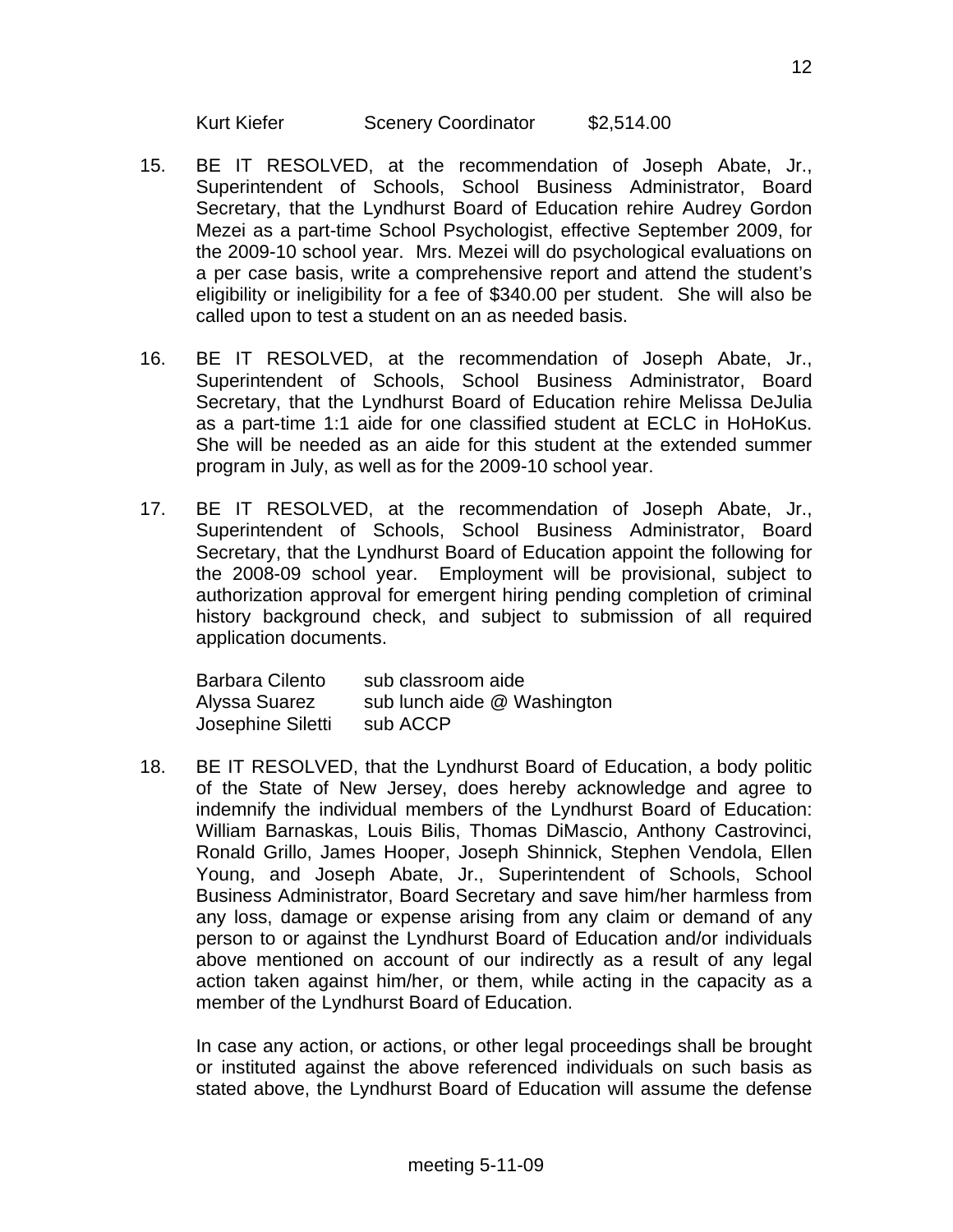thereof, and will indemnify and save harmless those individuals against all costs, expenses, counsel fees and judgments resulting there from providing the individual reasonably cooperates with the Lyndhurst Board of Education, its agencies, employees and designees in the defense of said legal proceedings or actions. The individual wishing to revoke this indemnification shall provide written notice to the Lyndhurst Board of Education by means of certified mail return requested of any such legal proceedings or actions and in the event such notice is sent and said above referenced individual refuses to reasonably cooperate in the defense of said legal proceeding this indemnification shall be declared null and void and of no effect.

19. BE IT RESOLVED, at the recommendation of Joseph Abate, Jr., Superintendent of Schools, School Business Administrator, Board Secretary, that the Lyndhurst Board of Education approve the following Professional Development Opportunities.

| <b>Jill Birnback</b><br>Sp. Srvs.            | 5/5/09, Comprehensive Child Therapy<br>approx. \$185.70          |
|----------------------------------------------|------------------------------------------------------------------|
| <b>Kelly Chippendale</b><br>Washington       | 4/8/09, Building Blocks to the Adult World<br>approx. \$13.80    |
| Lori DeLuca<br><b>HS</b>                     | 4/24/09, NJSCA/Girls Soccer Coaching Clinic<br>approx. \$79.37   |
| <b>Kelly Giaquinto</b><br>Lincoln            | 8/27/09, Summer "Make & Take" Centers in SNAP<br>approx. \$89.00 |
| Genevieve Kairys<br><b>JCS</b>               | 5/11/09, Response to Intervention<br>approx. \$199.00            |
| Janet Ricigliano<br><b>HS Nurse</b>          | 5/28/09, Updates in Pediatrics<br>approx. \$86.00                |
| Tanya Pastor<br><b>HS</b>                    | 5/1/09, Garden State Press Assoc. Conference<br>approx. \$79.26  |
| <b>Elaine Sica</b><br><b>Roosevelt Nurse</b> | 5/28/09, Updates in Pediatrics<br>approx. \$70.00                |

20. BE IT RESOLVED, at the recommendation of Joseph Abate, Jr., Superintendent of Schools, School Business Administrator, Board Secretary, that the Lyndhurst Board of Education grant the following college students permission to do their observation and student teaching in the Lyndhurst Public Schools in order to fulfill their course requirements.